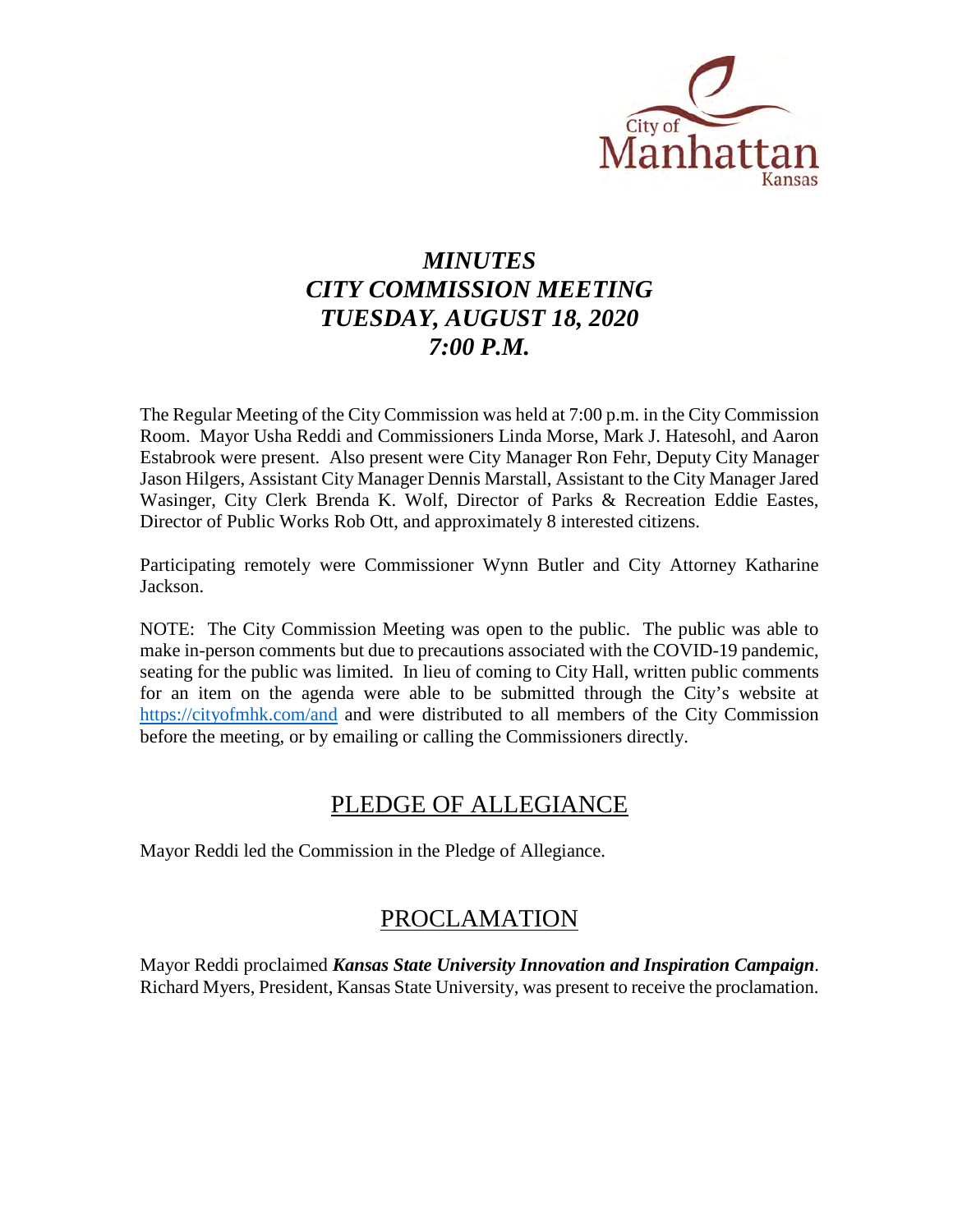**Minutes** City Commission Meeting August 18, 2020 Page 2

## COMMISSIONER COMMENTS

Commissioner Estabrook thanked Julie Gibbs, Director, Riley County Health Department; Dennis Butler, Director, Riley County Police Department; Gina Scroggs, Executive Director, Downtown Manhattan, Inc.; Dennis Cook, Executive Director, Aggieville Business Association; Dr. Marvin Wade, Superintendent, Unified School District 383, and Karla Hagemeister, President, Unified School District 383 Board of Education; Jason Smith, President/Chief Executive Officer, and Daryn Soldan, Director of Economic Development, Manhattan Area Chamber of Commerce; and Dani Holliday, Community Development Coordinator, Konza Prairie Community Health Clinic, and shared their accomplishments in keeping the community moving forward in the last five months in response to COVID-19.

Commissioner Morse called attention to the MHK Safe and Open and the Flint Hills Safe and Open campaign website, which lists businesses and organizations who have registered and made a commitment to fight the spread of the coronavirus in Manhattan and the Flint Hills Region.

Commissioner Hatesohl asked Kansas State University Leadership to not panic when COVID-19 cases increase with the start of school year.

Mayor Reddi encouraged the public to complete the 2020 Census and to register to vote in the next general election in November 2020. She stated that the current positive rate for COVID-19 cases is low right now but if it goes to 10%, USD 383 will go strictly to online classes. She urged the public to make a commitment to take all the precautions seriously and to adhere to them when away from home. She asked Kansas State University President Richard Myers if he would like to make any comments. He stated that campus is safe and that social solidarity will get us through this pandemic.

## CONSENT AGENDA

(\* denotes those items discussed)

## **MINUTES**

The Commission approved the minutes of the Regular City Commission Meeting held Tuesday, August 4, 2020.

## **CLAIMS REGISTER NO. 2950**

The Commission approved Claims Register No. 2950 authorizing and approving the payment of claims from July 29, 2020 – August 11, 2020, in the amount of \$5,896,867.46.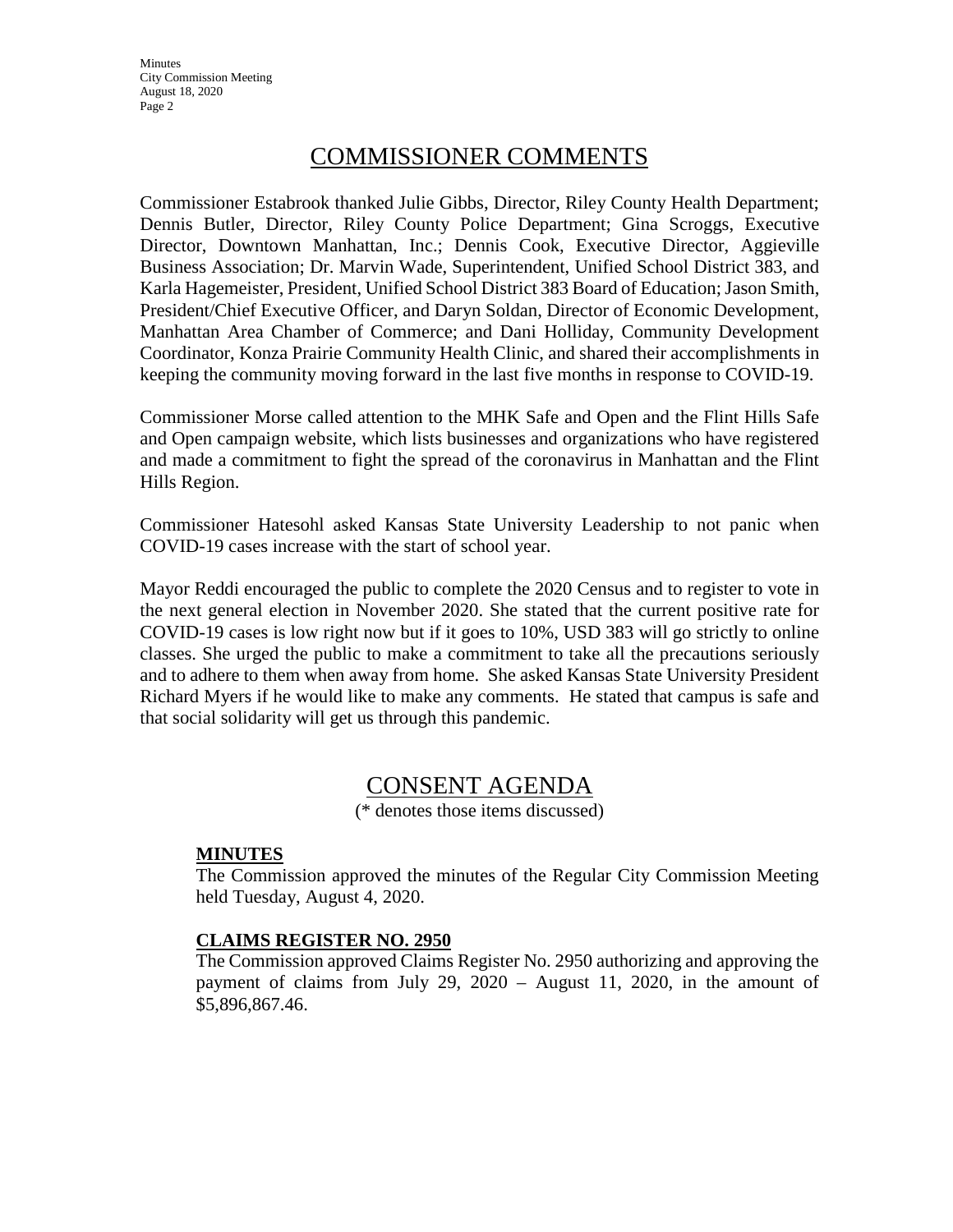**Minutes** City Commission Meeting August 18, 2020 Page 3

## CONSENT AGENDA (*CONTINUED*)

## **LICENSE**

The Commission approved an annual Cereal Malt Beverages Off-Premises License for Short Stop #26, 8207 South Port Drive.

**\* ORDINANCE NO. 7493 – 2021 BUDGET** 

Ron Fehr, City Manager, highlighted the item.

The Commission approved Ordinance No. 7493 adopting the 2021 City Budget.

## **ORDINANCE NO. 7494 – 2020 AMENDED BUDGET**

The Commission approved Ordinance No. 7494 amending the 2020 Special Street and Highway budget.

## **RESOLUTION NO. 081820-A – 2021-2025 CAPITAL IMPROVEMENT PROGRAM**

The Commission approved Resolution No. 081820-A adopting the 2021-2025 Capital Improvement Program.

## **RESOLUTION NO. 081820-B – MEMORANDUM OF AGREEMENT – LOCAL 2275 INTERNATIONAL ASSOCIATION OF FIREFIGHTERS**

The Commission approved Resolution No. 081820-B adopting changes to the Memorandum of Agreement with Local 2275 of the International Association of Firefighters.

## **\* ORDINANCE NO. 7495 – ISSUE GENERAL OBLIGATION REFUNDING BOND (SERIES 2020-B)**

Ron Fehr, City Manager, highlighted the results of the bond sale.

The Commission accepted the best bid from Commerce Bank, of Kansas City, Missouri, for selling the bonds, and approved Ordinance No. 7495 issuing \$1,930,000.00 in General Obligation Bonds (Series 2020-B) to finance the refunding of General Obligation Bond Series 2010-A.

## **RESOLUTION NO. 081820-C - DELIVERY - GENERAL OBLIGATION BOND (SERIES 2020-B)**

The Commission approved Resolution No. 081820-C authorizing delivery of the General Obligation Bonds (Series 2020-B) bonds to the best bidder.

## **\* RESOLUTION NO. 081820-D – ISSUE – TEMPORARY NOTE SERIES NO. 2020-03**

Ron Fehr, City Manager, highlighted the results of the temporary note sale.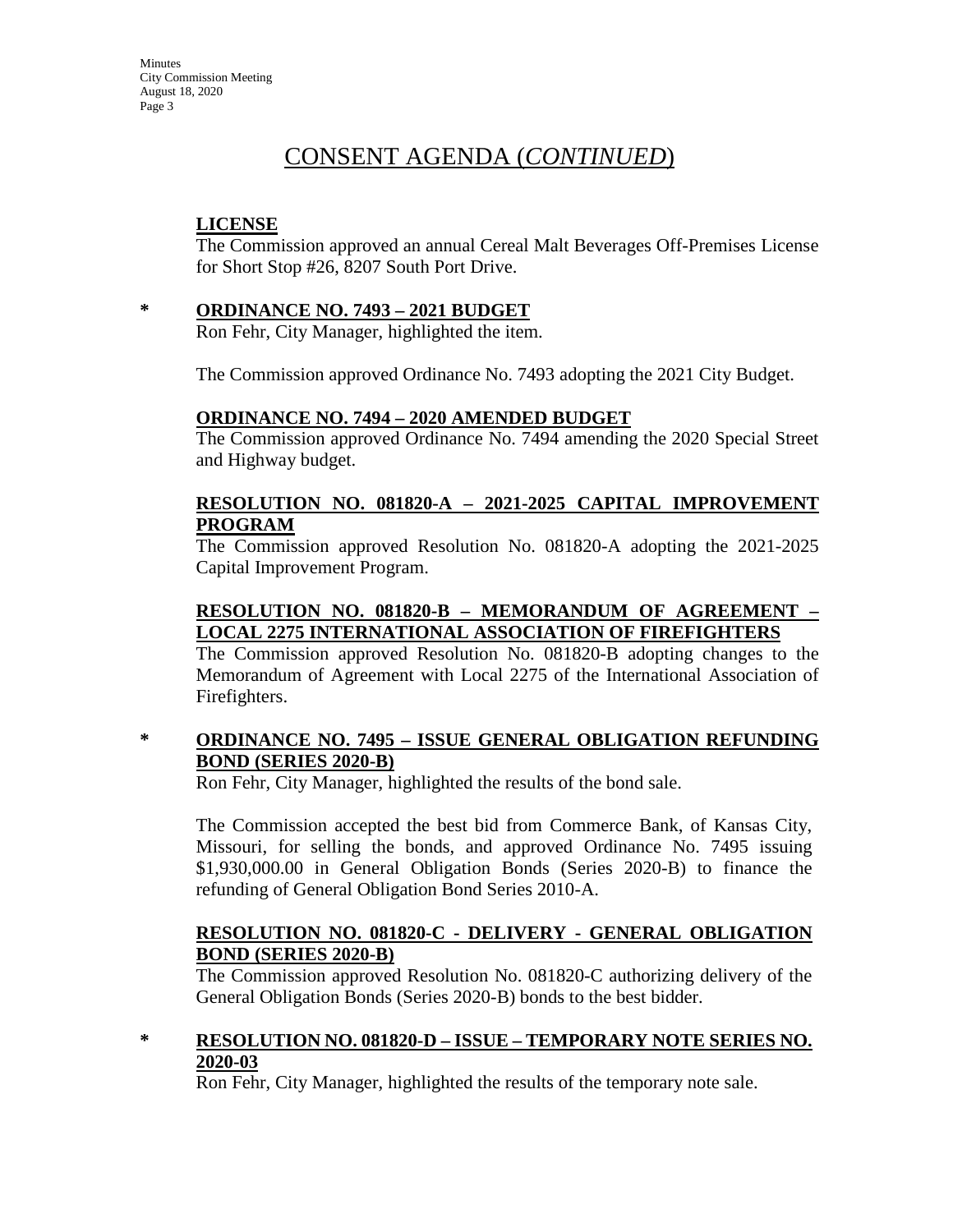## CONSENT AGENDA (*CONTINUED*)

#### **\* RESOLUTION NO. 081820-D – ISSUE – TEMPORARY NOTE SERIES NO. 2020-03** *(CONTINUED)*

The Commission accepted the best bid from Huntington Securities, Inc., of Chicago, Illinois, for selling the notes, and approved Resolution No. 081820-D issuing Temporary Note Series No. 2020-03 in the amount of \$28,325,000.00 to finance: *Browning Avenue and Kelly Drive – Stormwater Improvements (SM1807); Stonehaven Addition, Unit Two – Stormwater Improvements (SM1902, SM1904), Sanitary Sewer Improvements (SS1914) and Street Improvements (ST1903, ST1904); Colbert Hills Addition, Unit Five – Sanitary Sewer Improvements (SS1917), Street Improvements (ST1907) and Water Improvements (WA1917); Kimball Avenue/Browning Avenue & Kelly Drive – Stormwater Improvements (SM1812); Sanitary Sewer Aerial Crossing – Sanitary Sewer Improvements (SS1708); NRCS Bank Stabilization – Stormwater Improvements (SP1902); Anthony and Eisenhower Recreation Centers – Building Improvements (SP1802); 2020 CCLIP Surface Preservation – Street Improvements (ST1814); Douglass Recreation Center – Building Improvements (PR1706); North Campus Corridor-North Manhattan Avenue, Phase 3B – Street Improvements (ST1719); Acquisition Sneegas Land – Wastewater Improvements (SP2004); and Kirkwood Drive Extension – Water Improvements (WA1820), Street Improvements (ST1811), Stormwater Improvements (SM1816) and Pedestrian Improvements (PD2002).*

## **\* RESOLUTION NO. 081820-E – SPECIAL ELECTION BALLOT QUESTION – PROPERTY TAXPAYER RELIEF**

Ron Fehr, City Manager, highlighted the item.

The Commission approved Resolution No. 081820-E authorizing and providing for the calling of a special question election in the City of Manhattan, Kansas, to increase the retailers' sales tax by 0.5% to stimulate recovery after the COVID-19 pandemic and to provide City property taxpayer relief through reduction of the ad valorem burden through the funding of debt/public infrastructure, job initiatives, and workforce housing.

## **REQUEST FOR PROPOSALS – AUDIT SERVICES**

The Commission authorized City Administration to seek proposals for professional auditing services.

## **APPLICATION – LAND AND WATER CONSERVATION FUND GRANT – ROGER SCHULTZ COMMUNITY PARK ENTRANCE IMPROVEMENTS**

The Commission authorized City Administration to submit an application to Land and Water Conservation Fund Grant for park improvements at the Loma Ridge Drive entrance of Roger Schultz Community Park.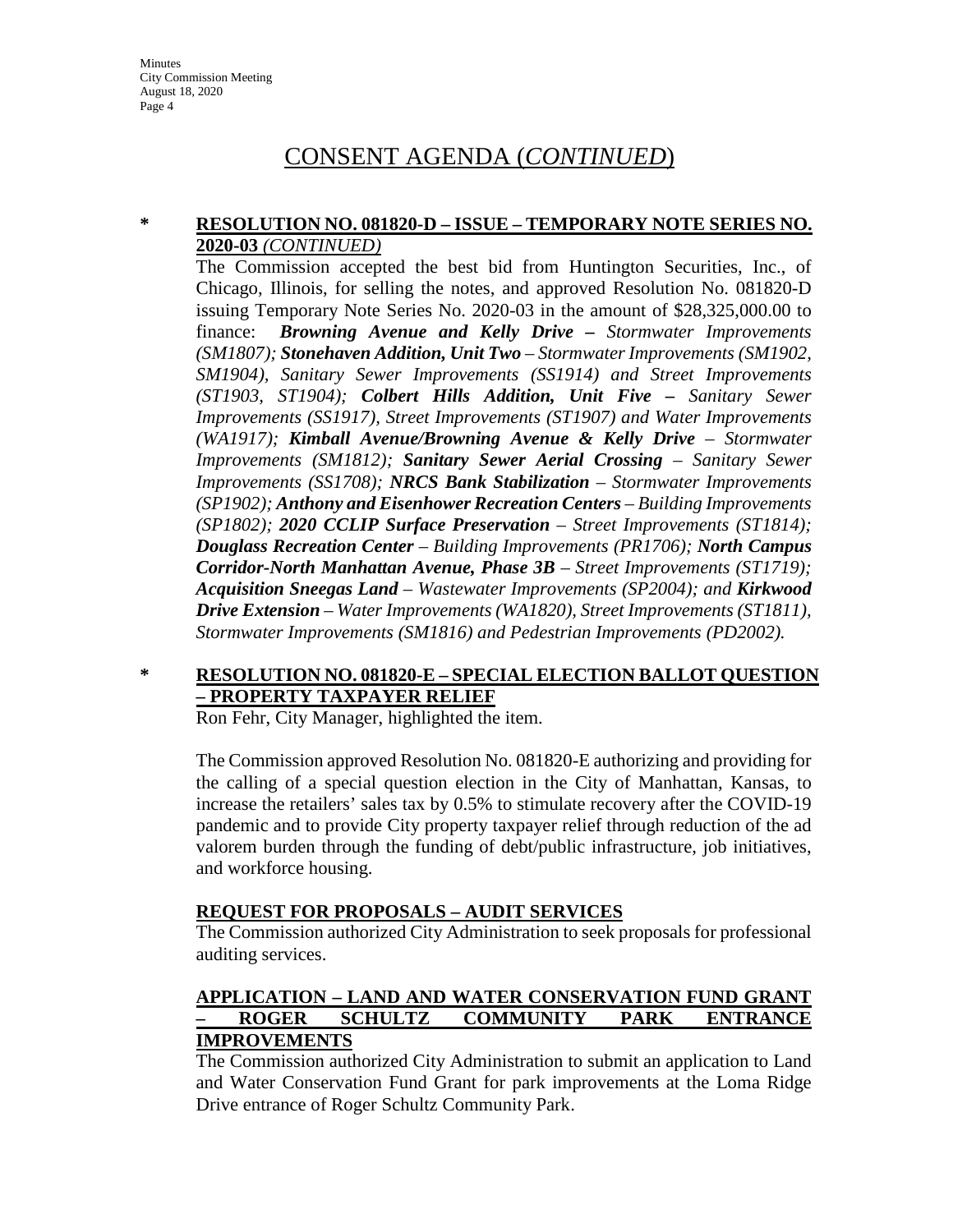## CONSENT AGENDA (*CONTINUED*)

### **BOARD APPOINTMENTS**

The Commission approved the following appointments by Mayor Reddi to various boards and committees of the City.

#### *Airport Advisory Board*

Re-appointment of Roger Sink, 1600 Sunny Slope Lane, to a three-year At-Large term, which begins immediately, and will expire on June 26, 2023.

Re-appointment of Jordan Cousland, 525 North Manhattan Avenue #3, to a three-year At-Large Pilot term, which begins immediately, and will expire on June 26, 2023.

#### *Joint Corrections Advisory Board*

Re-appointment of Marcus Kidd, 1104 Newfoundland Drive, to a two-year Adult term, which begins immediately, and will expire on June 30, 2022.

Re-appointment of Linda Teener, 1900 Judson Street, to a two-year Adult term, which begins immediately, and will expire on June 30, 2022.

Mayor Reddi opened the public comments.

Hearing no comments, Mayor Reddi closed the public comments. There was one (1) written public comment submitted for Consent Agenda Item B-Claims Register and one (1) written public comment submitted for Consent Agenda Item H-Sales Tax Ballot Question.

After discussion, Commissioner Hatesohl moved to approve the Consent Agenda. Commissioner Estabrook seconded the motion. On a roll call vote, motion carried 5-0 with the exception of Item H, RESOLUTION NO. 081820-E – SPECIAL ELECTION BALLOT QUESTION – PROPERTY TAXPAYER RELIEF, which carried 4-1 with Mayor Reddi voting against.

## PUBLIC HEARING

## **PUBLIC HEARING - VACATE PUBLIC UTILITY EASEMENT - WAL-MART (BLUEMONT CENTER) (VA2002)**

Rob Ott, Director of Public Works, presented the item. He answered questions from the Commission.

Mayor Reddi opened the public hearing.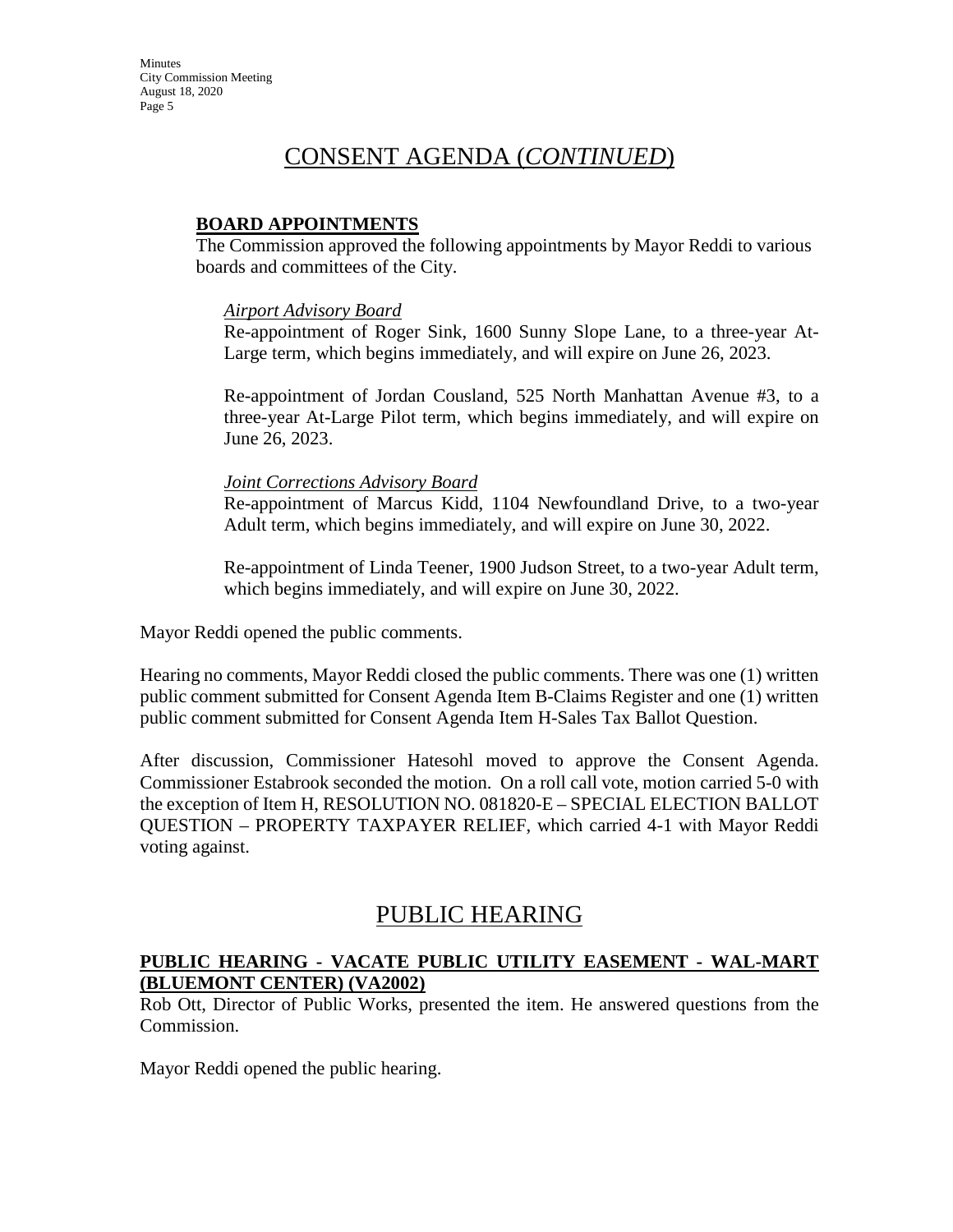# PUBLIC HEARING (CONTINUED)

## **PUBLIC HEARING - VACATE PUBLIC UTILITY EASEMENT - WAL-MART (BLUEMONT CENTER) (VA2002)** *(CONTINUED)*

Hearing no comments, Mayor Reddi closed the public hearing. There was one (1) written public comment submitted for this item *(See Attachment No 1)*.

## **ORDINANCE NO. 7496 - VACATE PUBLIC UTILITY EASEMENT - WAL-MART (BLUEMONT CENTER) (VA2002); EASEMENT – NEW UTILITY EASEMENT**

Commissioner Morse moved to find that no private rights will be injured or endangered by such vacation, and that the public will suffer no loss or inconvenience thereby; approve Ordinance No. 7496 vacating a utility easement located in the Bluemont Center PUD (VA2002); and authorize City Administration to finalize and the Mayor and City Clerk to execute an easement agreement for a new utility easement. Commissioner Estabrook seconded the motion. On a roll call vote, motion carried 5-0.

## **PUBLIC HEARING - VACATE PUBLIC UTILITY EASEMENT - MCCRACKEN CIRCLE (BELLEHAVEN ADDITION) (VA2003)**

Rob Ott, Director of Public Works, presented the item. He then answered questions from the Commission.

Mayor Reddi opened the public hearing.

Hearing no comments, Mayor Reddi closed the public hearing. There were no written public comments submitted for this item.

## **ORDINANCE NO. 7497 - VACATE PUBLIC UTILITY EASEMENT - MCCRACKEN CIRCLE (BELLEHAVEN ADDITION) (VA2003)**

Commissioner Morse moved to find that no private rights will be injured or endangered by the proposed vacation, and that the public will suffer no loss or inconvenience thereby; and approve Ordinance No. 7497 vacating a utility easement for along the entire eastern boundary of Lot 1, McCraken Circle-Bellehaven Addition (*VA2003)*. Commissioner Hatesohl seconded the motion. On a roll call vote, motion carried 5-0.

# GENERAL AGENDA

## **REQUEST - DOWNTOWN MANHATTAN, INC. (DMI) FUNDING AND PLATFORM OUTDOOR DINING**

Jason Hilgers, Deputy City Manager, presented the item. He then answered questions from the Commission.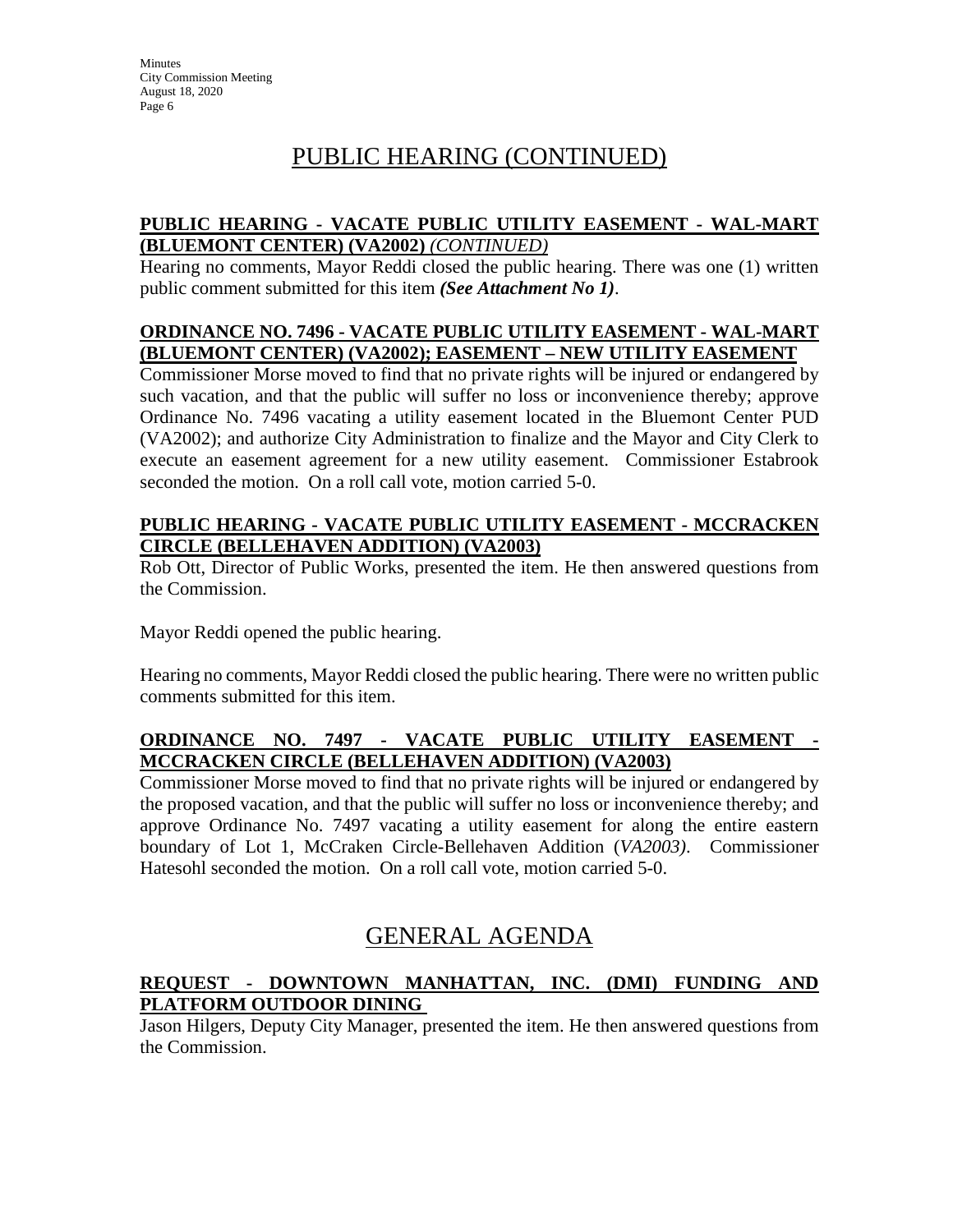# GENERAL AGENDA *(CONTINUED)*

### **REQUEST - DOWNTOWN MANHATTAN, INC. (DMI) FUNDING AND PLATFORM OUTDOOR DINING** *(CONTINUED)*

Gina Scroggs, Executive Director, Downtown Manhattan, Inc., made a plea of urgency for funding for the balance of the 2020 contract. She stated the platforms would be an economic benefit to all businesses Downtown. She then answered questions from the Commission.

Patrick Schutter, President, BHS Construction, addressed construction time and possible use of the platforms for the Christmas Village at Blue Earth Plaza. He then answered questions from the Commission.

Ron Fehr, City Manager, provided information regarding SPARK funding for non-profit entities and construction of the platforms.

Mayor Reddi opened the public comments.

Kevin West, 321 W. 16<sup>th</sup> Street, co-owner, Strecker-Nelson West Gallery, stated that he was in favor of the platforms but is concerned about losing parking spaces for his business. He asked for consideration to consult with other non-dining businesses.

Hearing no other comments, Mayor Reddi closed the public comments. There were no written public comments submitted for this item.

After discussion, Commissioner Butler moved to authorize the selection of Architect One, of Manhattan, Kansas, and BHS Construction, of Manhattan, Kansas, to design and construct the dining platforms in Downtown in an amount not to exceed \$250,000.00; and authorize City Administration to finalize and the Mayor and City Clerk to execute any agreements and/or contracts necessary to facilitate this construction; and approve the DMI funding request of \$32,000.00 to operate for the remainder of 2020. Commissioner Hatesohl seconded the motion. On a roll call vote, motion carried 5-0.

## **FIRST READING - EXTEND REQUIREMENTS - MASKS OR OTHER FACE COVERINGS**

Katie Jackson, City Attorney, presented the item. She then answered questions from the Commission.

Dennis Butler, Director, Riley County Police Department, provided perspective regarding his enforcement approach for compliance with the face mask ordinance and local health orders. He then answered questions from the Commission.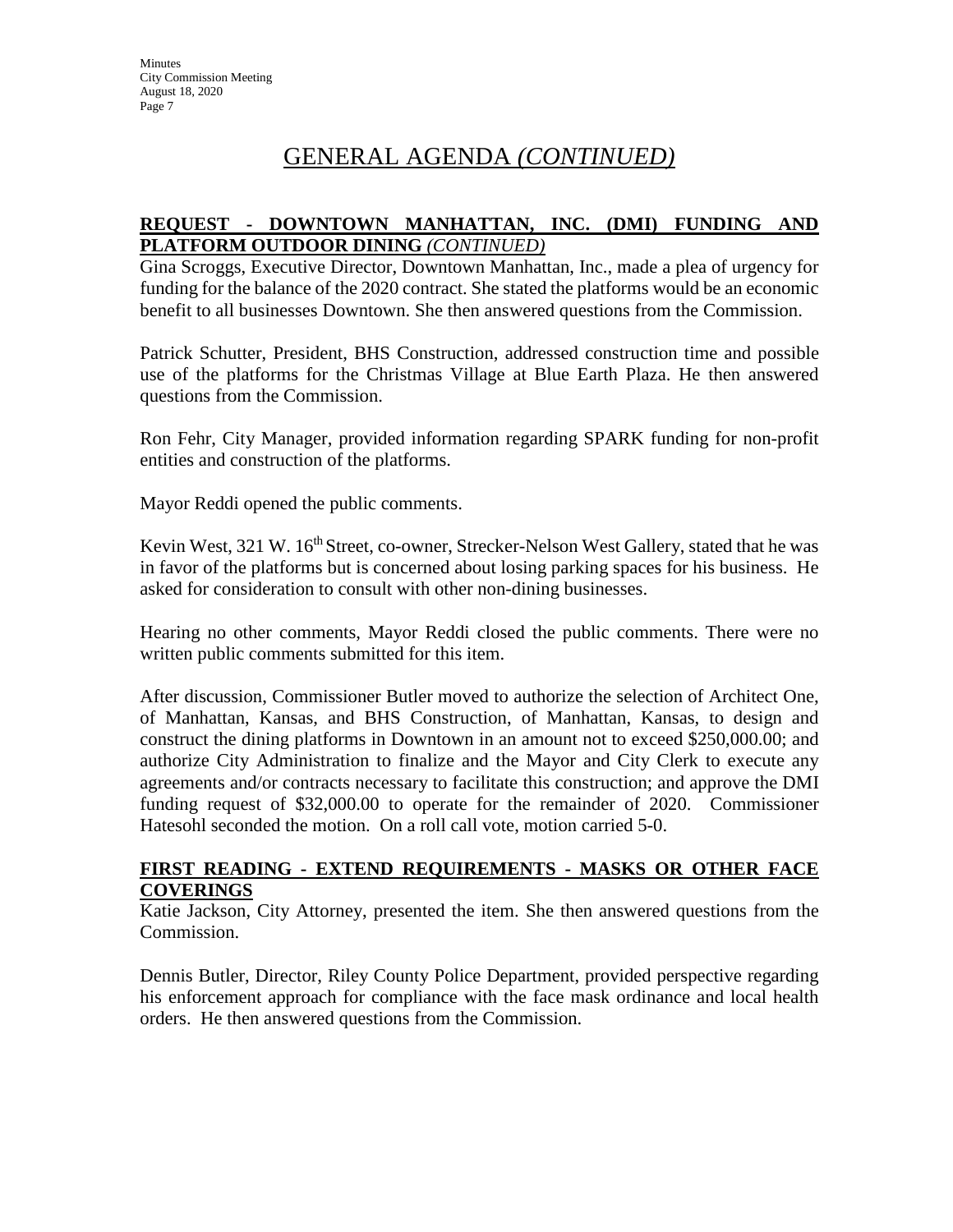# GENERAL AGENDA (*CONTINUED*)

### **FIRST READING - EXTEND REQUIREMENTS - MASKS OR OTHER FACE COVERINGS** *(CONTINUED)*

Linda Cook, Chief of Staff and Director of Community Relations, Kansas State University, reiterated Kansas State University's support in extending the requirement to wear face masks and stated how Kansas State University was enforcing compliance of students and staff to wear face masks.

Mayor Reddi opened the public comments.

Hearing no comments, Mayor Reddi closed the public comments. There were sixty-seven (67) written public comments submitted.

After discussion, Commissioner Estabrook moved to approve first reading of an ordinance amending Section 22-73 of the City Code extending the term of the face mask ordinance requirements until 11:59 p.m. on December 31, 2020. Commissioner Morse seconded the motion. On a roll call vote, motion carried 3-2 with Commissioner Butler and Commissioner Hatesohl voting against.

## **ADJOURNMENT**

At 9:56 p.m., the Commission adjourned.

Thenal n. way

Brenda K. Wolf, CMC, City Clerk